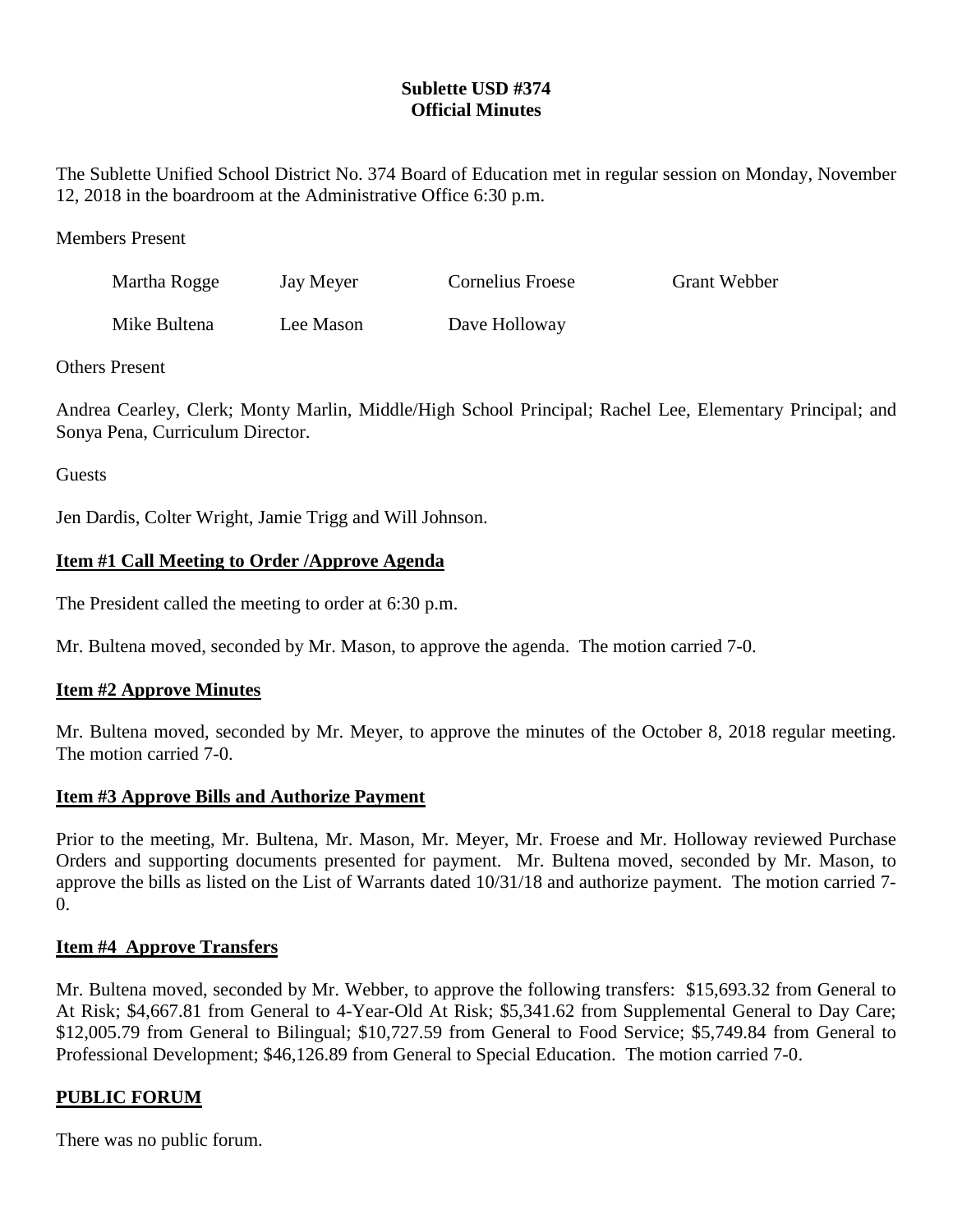Board Minutes Page 2 November 12, 2018

### **Reports**

### Curriculum

Mrs. Pena reported she had written a CTE article for the newspaper. The upcoming In-Service on November 26<sup>th</sup> will focus on social/emotional relationships, PLC's, CTE planning and end with a documentary/movie on the Diversity in Garden City.

### **Principals**

Mr. Marlin reported on the new T-shirt business at the high school called "Lark Style" which is being ran by the graphic design class of Jen Dardis and the business class of Matt Lambert. He introduced Jen Dardis and Colter Wright, graphic design student. Colter described the process from the beginning design, the pressing and weeding, to the completion of a T-shirt. They reported they started production on October 1<sup>st</sup> with some orders completed and currently about 20 more orders to go. Next Mr. Marlin introduced Will Johnson, Vo-Ag teacher, who recently attended a professional development workshop put on by the Kansas Corn Commission entitled "Seed to Stem". Those who attended received ag science curriculum guidelines and supplies for classroom experiments.

Mrs. Lee reported the elementary school had 97% parent attendance at their parent/teacher conferences; Veterans' Day program held November  $12<sup>th</sup>$  honored 25 veterans; Donuts for Dads will be the morning of November 20<sup>th</sup>; and she attended the KAESP Conference in Wichita. Mrs. Lee introduced Jamie Trigg who presented our district's LINK Grant Goals for 2018.

### Activities Director

Mr. Carter was unable to attend as he was at basketball practice.

### SWPRSC/HPEC

Mr. Bultena reported on the HPEC meeting and discussion of the Maintenance of Effort and Excess Cost report. Mrs. Rogge reported on the SWPRSC board meeting.

### Superintendent:

Mr. Bruce was unable to attend the meeting.

## **Item #5 Approval of Contract**

Mr. Bultena moved, seconded by Mr. Webber, to accept the contract of Vanessa Chavarria as 1<sup>st</sup> grade para. The motion carried 7-0.

### **Item #6 LINK Grant Teachers/Coaches**

Ms. Jamie Trigg presented our district's LINK Grant Goals for 2018 under Mrs. Lee's principal report.